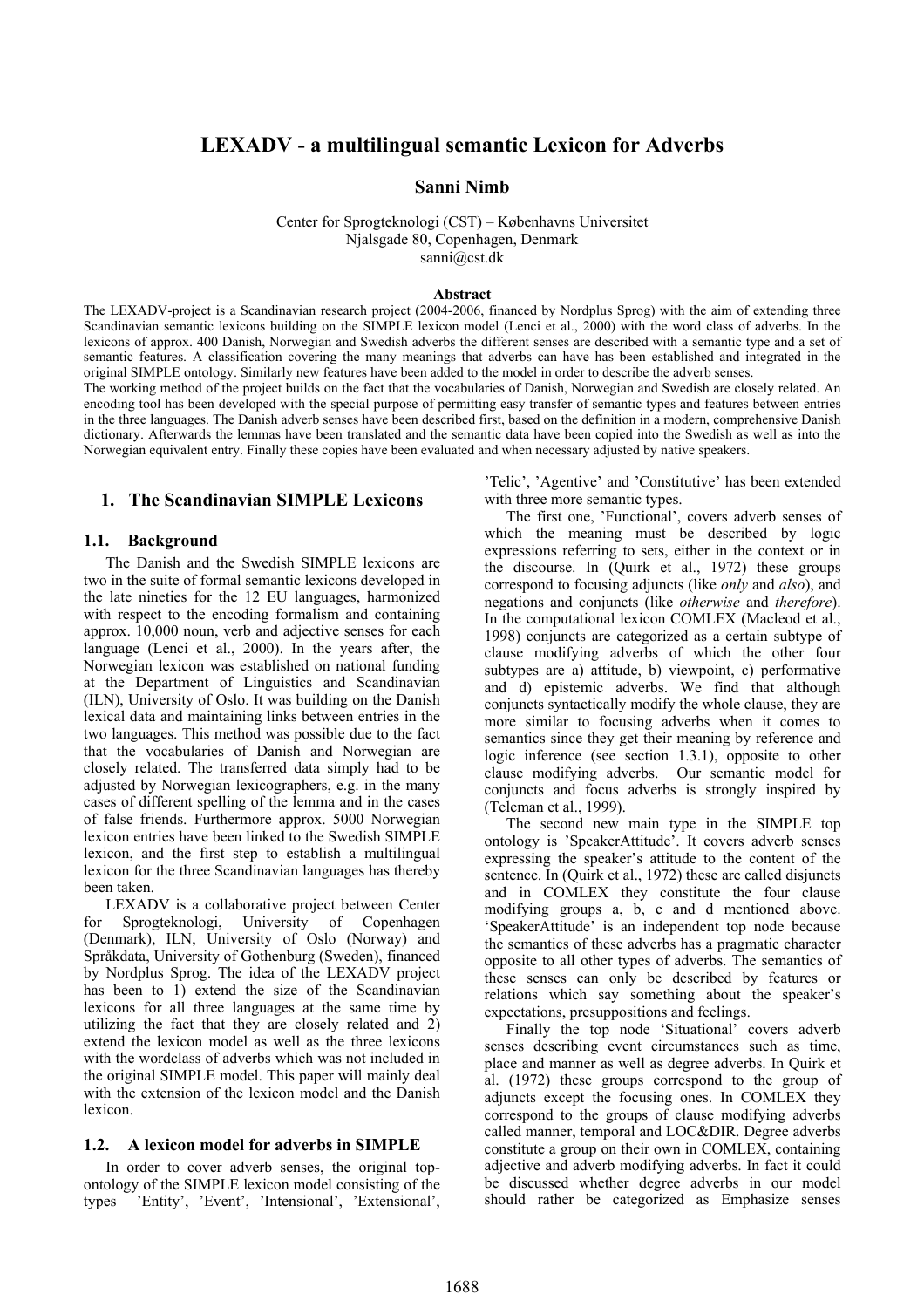instead, since the degree expressed is often a very subjective statement from the speaker.

The three top ontology types are subdivided into several subtypes. In Figure 1 the SIMPLE ontological types covering adverb senses is presented.

# FUNCTIONAL [Top]

Conjunct [Functional] Additive [Conjunct] *desuden* (furthermore) Adversative [Conjunct] *derimod* (however) Conclusive [Conjunct] *dermed* (thus) Explanative [Conjunct] *nemlig* (namely) Disjunctive [Conjunct] *ellers* (otherwise) InternalReference [Conjunct] *heraf* (of this)

# Focus [Functional]

OnlyX [Focus] *kun* (only) PreciselyX [Focus] *præcis* (precisely) EspeciallyX [Focus] *især* (especially) AtLeastX [Focus] *i hvert fald* (at least) EvenX [Focus] *endog* (even) TimeFocus [Focus] *allerede* (already) SuchAsX [Focus] *eksempelvis* (such as)

Negation [Functional] *ikke* (not)

## SPEAKERATTITUDE [Top]

Deontic [SpeakerAttitude] *forhåbentlig* (hopefully) Epistemic [SpeakerAttitude] *måske* (maybe) Aletic [SpeakerAttitude] Emphasize [Aletic] *simpelthen* (simply) Viewpoint [Aletic] *anstændigvis* (in all decency) Evaluation [Aletic] *desværre* (unfortunately)

# SITUATIONAL [Top]

Spatial [Situational] Place [Spatial] *derude, bagi* (out there; behind) Direction [Spatial] *bort, hjemmefra* (away; from home)

Manner [Situational] *forsigtigt* (carefully) Time [Situational]

PointofTime [Time] *nu* (now) Date [PointofTime] *i går* (yesterday) Set [Time] *tit* (often) Duration [Time] *længe* (long time) Degree [Situational] *aldeles* (completely)

Figure 1. The top ontology of SIMPLE extended with semantic types covering adverb senses. For each semantic type a Danish example is given.

# **1.3. The encoding of Danish adverb senses**

415 Danish adverbs have been classified and described according to the semantic types presented in Figure 1. The senses have been taken from *Den Danske Ordbog* (2003) (henceforth DDO). To give an idea of the degree of lexical coverage, there are 992 adverb lemma entries in DDO, of which of course many are polysemous. In all they have approx. 2150 senses when counting both main senses, sub-senses and senses defined under lexicalised collocations. SIMPLE-DK mainly contains main senses from DDO. It should be

notified that many adverb senses in DDO are described and defined in adjective entries, especially when it comes to the many manner adverb senses. Manner adverbs though, as well as negation adverbs, have been sorted out from the Danish SIMPLE lexicon since our lexicon model has not been fully developed with respect to these two groups.

The database editor SIMPLE-SCAN functions both as an encoding tool, as a linking tool and as a search tool where e.g. adverbs sharing the same feature value or the same semantic type can easily be drawn out and compared. See Table 1 for the number of entries per semantic type.

| Semantic type | Number of Semantic Units    |
|---------------|-----------------------------|
| Conjunct      | 22                          |
| Focus         | 50                          |
| Deontic       | 25                          |
| Epistemic     | 37                          |
| Emphasize     | 33                          |
| Viewpoint     | 4                           |
| Evaluation    | 6                           |
| Spatial       | 76 (29 place, 44 direction) |
| Degree        | 65                          |
| Time          | $97(63$ point of time)      |

Table 1.Number of Semantic units per type

# **1.3.1. Functional adverb senses: conjunct and focus**

Conjuncts are adverbs like *anyway* and *thus* which link sentences together. Apart from being assigned one of the six conjunct subtypes (see Figure 1), all conjunct adverb senses are anaphoric and therefore assigned the feature 'ReferentialStatus' (added to the original SIMPLE model) with the value 'Anaphoric' (the other values for this feature are 'Descriptive', 'Interrogative', 'Deictic' and 'Deictic-Anaphoric'). Futhermore the feature 'Logic' with the set of values 'AandB', 'AorB', 'AbutB', 'BbecauseOfA' and 'AthenB' is used to describe the sense. For illustration, the conclusive adverb *hermed* (by this, with this) is assigned the value 'AthenB'. The other group of Functional adverbs is the semantic group Focus. Focusing adverbs draw attention to the element that they modify while in the same time comparing it to some other set of elements in the discourse. In very few cases though they do refer to elements in the textual context, e.g. in the case of the Danish synonyms *endda, endog, sågar* (even), all three are of the semantic type EvenX. For these the feature 'ReferentialStatus' has the value 'Anaphoric', whereas for all other focus adverb senses the 'ReferentialStatus' is 'Descriptive'. The largest group of focus adverbs in the Danish lexicon is of type 'PreciselyX' (17 entries). These senses are furthermore described by the feature 'PrecisionLevel' with the values 'Totality' (e.g. *præcis, nøjagtig* (precisely), 'High' (e.g. *næsten, omtrent*  (almost) and 'Middle' (e.g. *cirka* (approximately)).

## **1.3.2. SpeakerAttitude senses**

The many SpeakerAttitude adverb senses (105) are assigned five different semantic types (see Figure 1; Aletic functions only as a head category for its three subtypes). When using a deontic or an epistemic adverb, the speaker presupposes that the sentence is not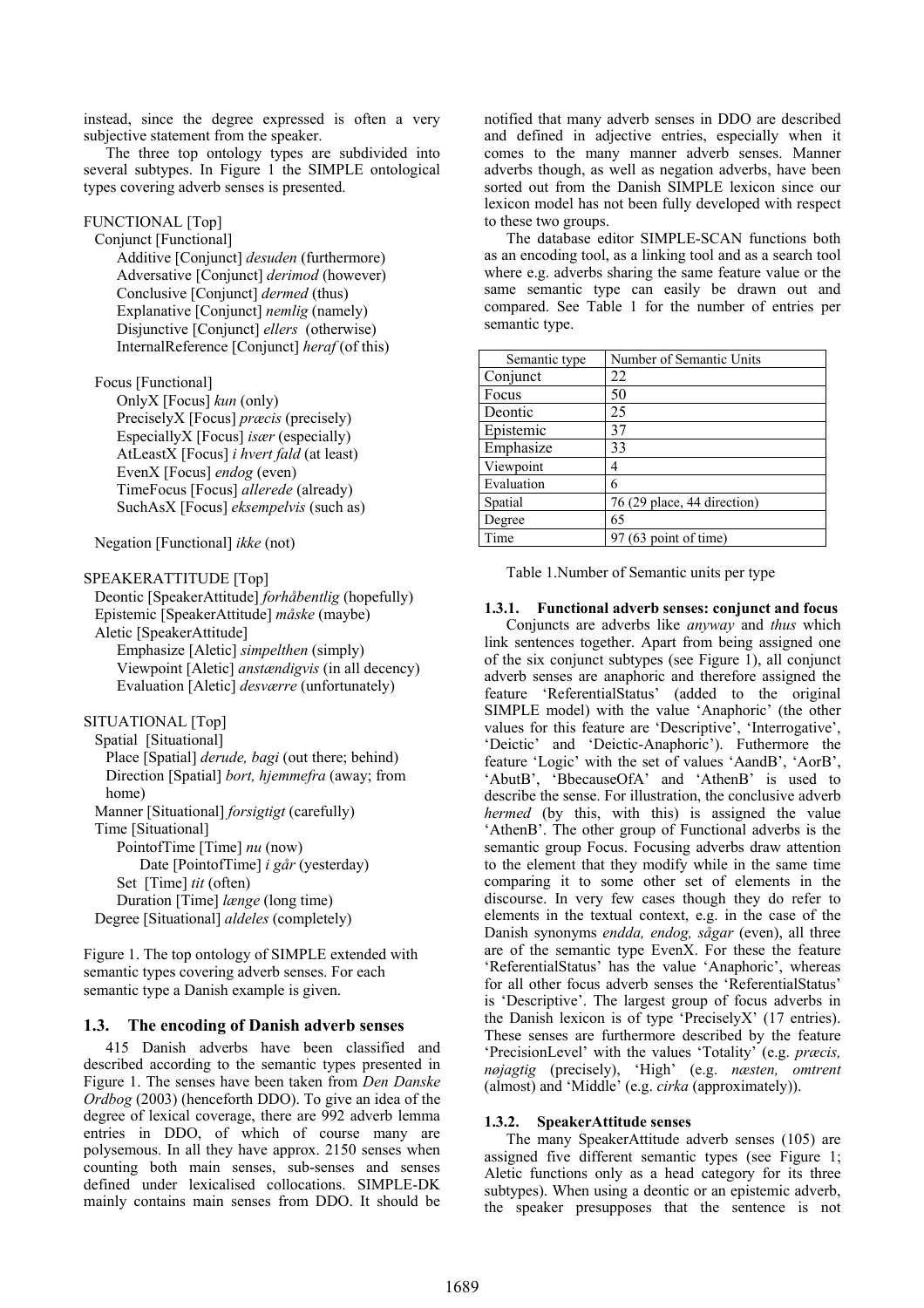necessarily true and expresses either how likely he finds it to be true (epistemic, e.g. *måske* (maybe)) or how much he e.g. hopes for it to be true (deontic, e.g. *forhåbentlig* (hopefully)). In contrast in the case of aletic adverb senses, he does not question the truth of the sentence. Aletic adverb senses are divided in three. The type Emphasize is by far the largest group. One example is *virkelig* (=really like in 'I am really tired of this'). By using such an adverb the speaker emphasizes (or tones down) the utterance. The second group is Viewpoint where the speaker refers to an external viewpoint, e.g. *retfærdigvis* (in fairness, in justice)). The third group is Evaluation (e.g. *desværre* (unfortunately)) where the speaker expresses his own viewpoint.

The SpeakerAttitude adverb senses are described by means of different features, e.g. the feature 'Evaluation' (Positive/Negative), and the feature 'Emphasize Level' (High/Middle/Low/Tonedown). One single relation has also been established, namely the relation between an emphasize adverb and the feeling which provokes the speaker to use the adverb. This information is very often part of the dictionary definition of the emphasize adverb in DDO. The relation 'SpeakerFeeling' relates the adverb sense to a noun sense expressing the feeling. E.g. for the adverb *dog* (really) in DDO, sense 2, the definition refers among others to the noun *overraskelse* (surprise. See Figure 2.

| Semantic Unit    | DA_dog_EMP (really, emphasize)   |
|------------------|----------------------------------|
| Definition       | bruges forstærkende for at       |
| (translated from | udtrykke at noget gør stort      |
| DDO)             | indtryk el. påvirker den talende |
|                  | følelsesmæssigt og fx giver      |
|                  | anledning til overraskelse,      |
|                  | forundring, begejstring el.      |
|                  | bestyrtelse                      |
|                  | (used emphasizing to express     |
|                  | that something makes a big       |
|                  | impression or has an emotional   |
|                  | influence on the speaker and     |
|                  | causes e.g. surprise, wonder,    |
|                  | enthusiasm or dismay)            |
| Corpus example   | Hvor ser du dog affældig ud,     |
|                  | sagde Ea (You really look        |
|                  | decrepit said Ea)                |
| Semantic Type    | Emphasize/ Aletic /              |
|                  | SpeakerAttitude /Top             |
| Constitutive     | Lexical Reference= descriptive   |
| features         | Emphasize_level = middle         |
|                  | SpeakerFeeling: dog              |
|                  | RELATES TO overraskelse          |
|                  | SpeakerFeeling: dog              |
|                  | RELATES_TO forundring            |
|                  | SpeakerFeeling: dog              |
|                  | RELATES TO begejstring           |
|                  | SpeakerFeeling: dog              |
|                  | RELATES TO bestyrtelse           |
| Swedish          | verkligen, sannerligen           |
| Norwegian        | Så, jamen                        |

Figure 2. The entry of the adverb *dog* 

#### **1.3.3. Situational adverb senses: time, spatial and degree**

Time has been treated in the lexicon model according to the notation used by (Sauri et al., 2005) in the standard mark up language TimeML. Time senses have thus been divided into 1) Point of time (in (Sauri et al., 2005) corresponding to 'Time') with the subtype Date (for (the few) adverb senses which can be replaced by a date, such as e.g. *forleden* (the other day)); 2) Duration senses, and 3) Set senses (denoting repetition or frequency). Far the largest group in Danish is the Point of time adverbs. They constitute an interesting group where different features are needed in order to describe whether the adverb expresses a punctual point of time or not, or whether this is in fact underspecified and instead depending on the event type of the actual verb in the phrase (in the SIMPLE model 'event type' is used to express Aktionsart).

The encoding shows that there is a rather small group of Danish point of time adverbs which always denote a punctual point of time and are never able to denote an iterative sense, e.g. the adverbs *snart* (soon), *straks, øjeblikkelig omgående, prompte, fluks* (immediately), *netop* and *lige* (just). Normally they only combine with verbs expressing transition or process.

Another group of point of time adverbs are on the other hand never able to denote a punctual sense and their meaning depends fully on the textual context: they have to combine with process and transition verbs in this case (e.g. *altid* (always) in *hun snakkede altid meget med ham* (she always spoke a lot with him)). Some examples are *stedse* (forever)*, fremover* (in future, from now on)*, førhen* (formerly) and *tidligere* (earlier, before)*.* 

A last quite big group of point of time adverbs is underspecified regarding the meaning components. Their meaning is in fact vague and depends completely on the verb and the rest of the context. They denote a punctual point of time in combinations with transition verbs (like *senere* (later (on)) in *senere tog han bogen frem* (later on he took out the book). They denote a longer (not punctual) point of time together with process or state verbs: *senere spiste han* (later he ate)*; senere læste han i bogen* (later he read/was reading in the book)*; senere boede han i huset* (later on he lived/was living in the house). These adverbs can even have an iterative meaning, although it is not the default reading (*senere læste han i bogen hver gang han fik lejlighed til det* (later he read in the book every time he had the opportunity)). Some examples of this group of point of time adverbs are *da, dengang* (at that time)*, før, forinden*  (before)*, forleden* (the other day) and *herefter, herpå*  (afterwards)*.* 

In Figure 3 the semantic unit for *førhen* is shown. Apart from the two features 'Punctual' and 'Iterative' having the values 'no' and 'underspecified', the feature 'ReferentialStatus' is used to indicate that the sense of *førhen* is deictic, referring to the textual present time opposite to e.g. the sense of the adverb *forinden* (before) which always refers to a point of time described in the context. The feature 'Temporality\_type' has the value 'anterior' since *førhen* denotes a point of time before the deictic reference point of time.